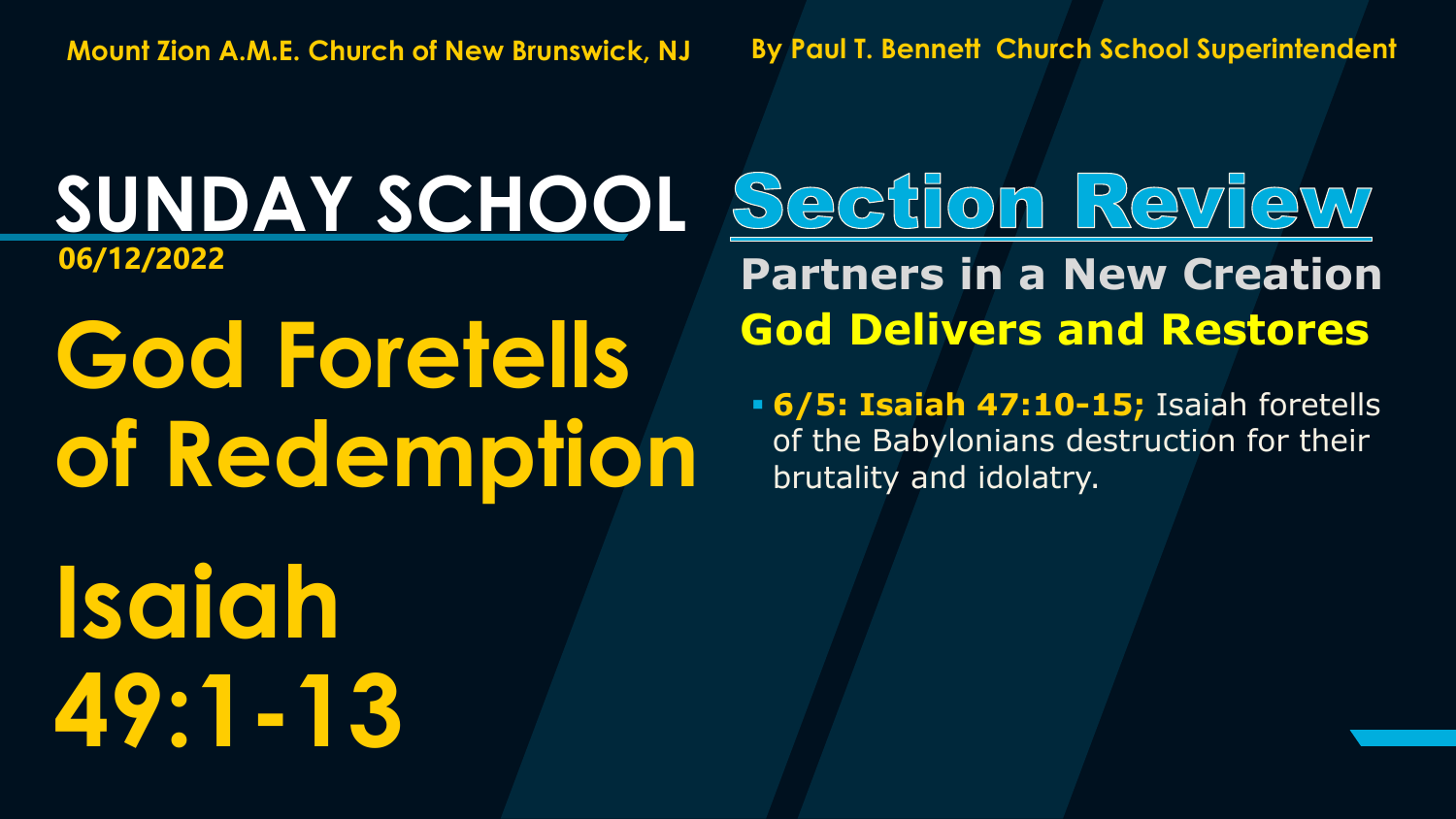## **Background**

- The prophesies of Isaiah can be complex because sometimes it is difficult to determine WHO the prophet is referring to… Cyrus of Persia, the faithful remnant of Israel, or the Messiah – Jesus Christ.
- The prophecy was written during their 70-year exile in Babylon and in Isaiah 48, God explains why they are there and His plan to restore them thru King Cyrus
- Within Isaiah 42 50, there are 4 'Servant Songs'. Isaiah 49 is considered by scholars to be the 2<sup>nd</sup> of these songs.. The others are in 42:1-9; 50:4-11; 52:13-53:12)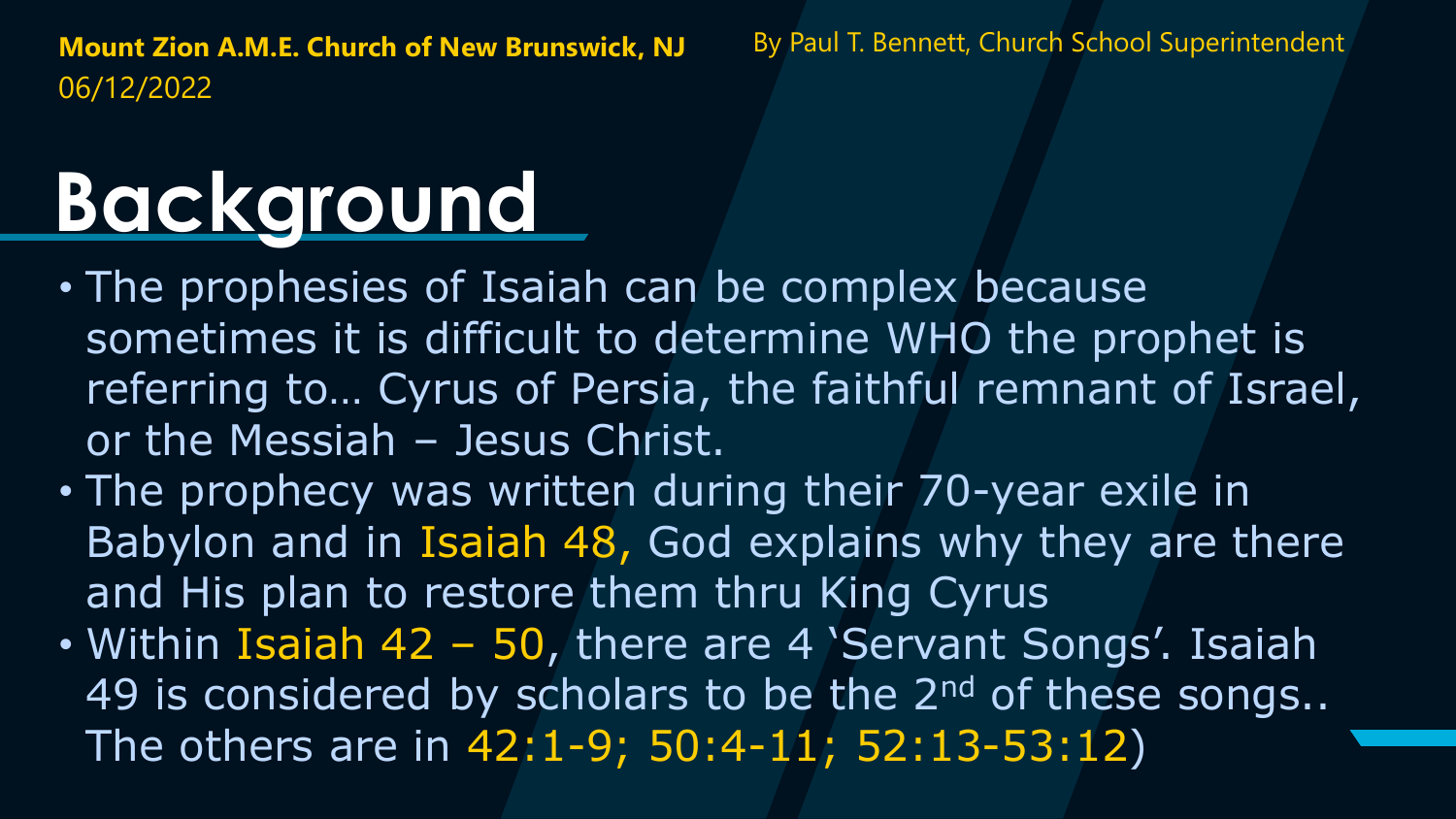#### **Lesson Text**

#### **ISAIAH 49:1 – 2 (NKJV) The Servant, the Light to the Gentiles**



<sup>1</sup> "Listen, O coastlands, to Me, And take heed, you peoples from afar! The Lord has called Me from the womb; From the [a]matrix of My mother He has made mention of My name.  $^2$  And He has made My mouth like a sharp sword; In the shadow of His hand He has hidden Me, And made Me a polished shaft; In His quiver He has hidden Me."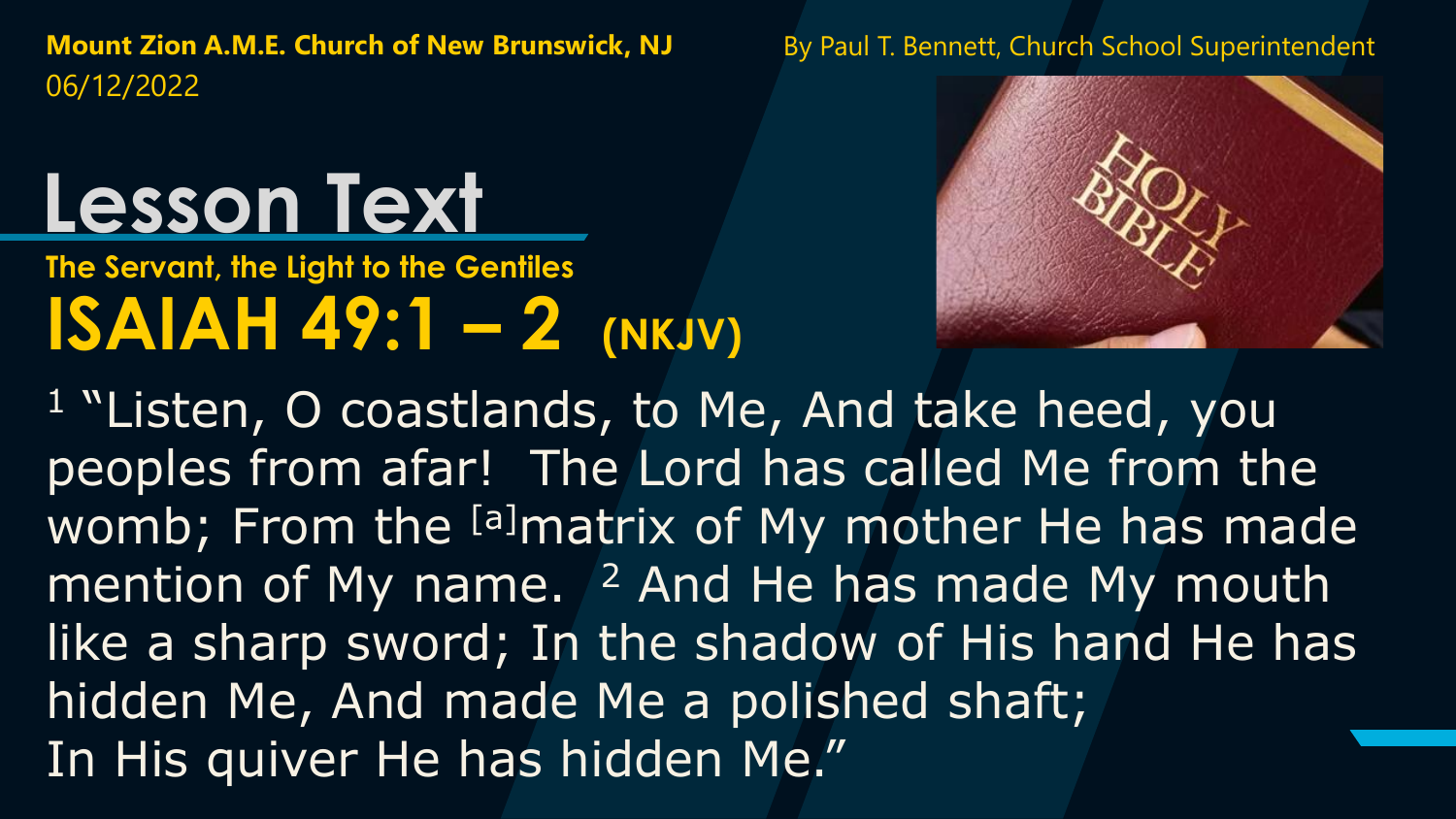#### **Commentary: The Word of God**

- From these passages, we can know that the God the Father is speaking of God the Son
- He was chosen in His mother's womb (Matthew 1:18-25)
- He is described as the Word who became flesh (John 1:1-5;14-16)
- 4 • The Word is also referred to as a sword – a symbol repeated in the New Testament regarding His ability to speak truth to those seeking it and to rebuke those who oppose it (Hebrews 4:12; Matthew 4:7-9)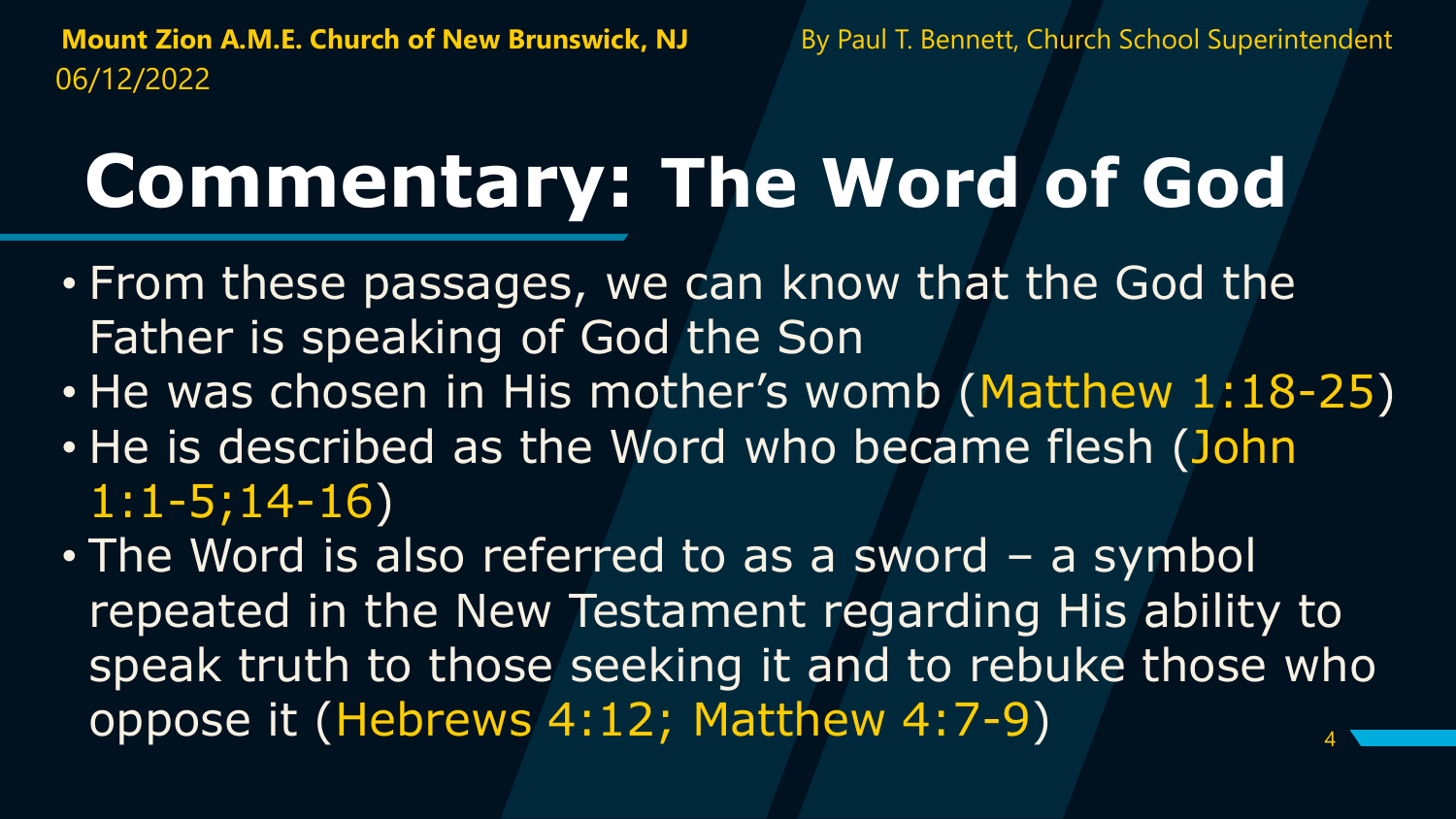### **Lesson Text**

#### **ISAIAH 49:3 – 4 (NKJV) The Servant, the Light to the Gentiles**



<sup>3</sup> "And He said to me, 'You are My servant, O Israel, In whom I will be glorified.' <sup>4</sup> Then I said, 'I have labored in vain, I have spent my strength for nothing and in vain; Yet surely my [b]just reward is with the Lord, And my [c]work with my God.' "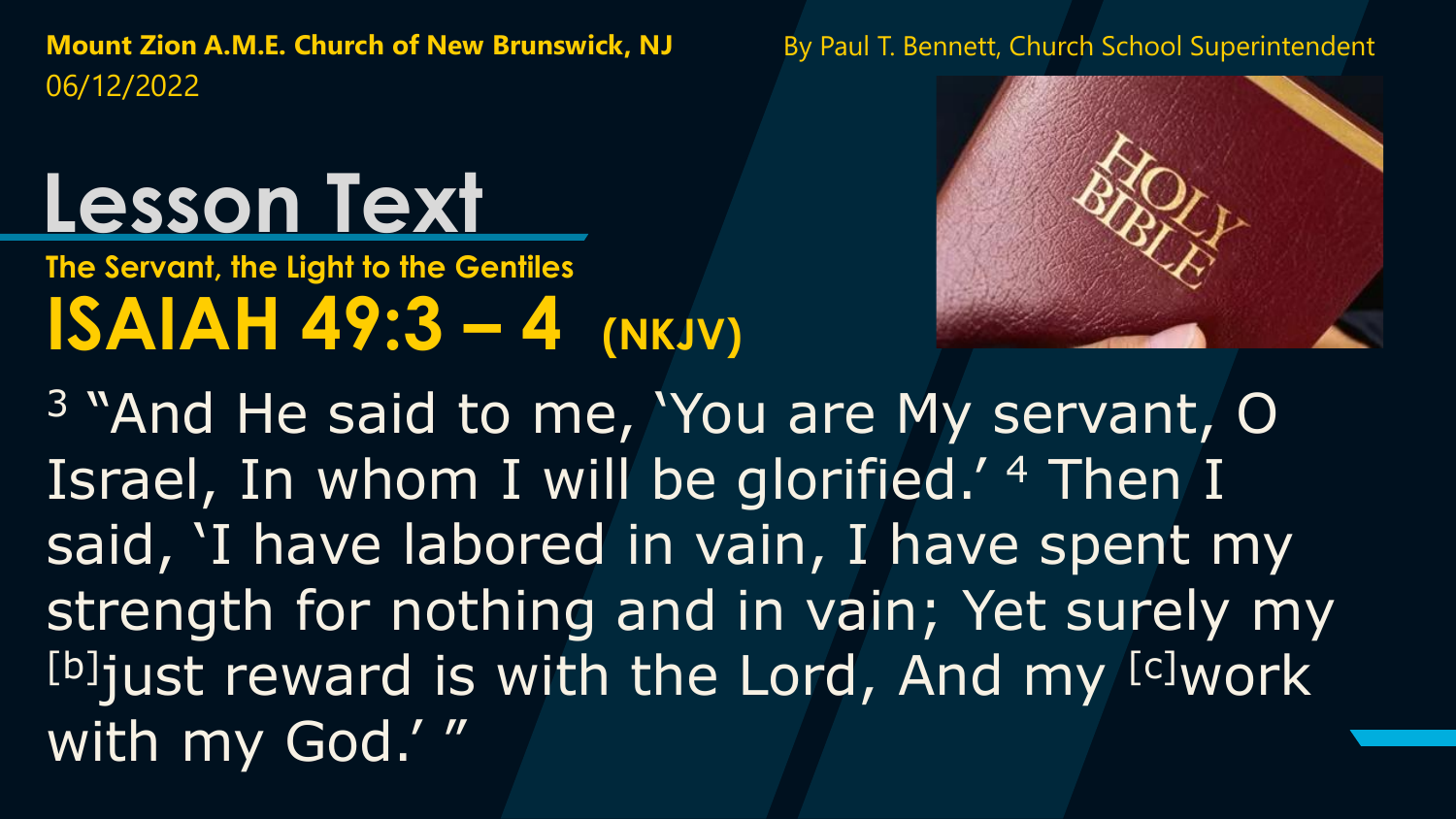### **Commentary: Who is Israel**

- The term means "wrestled with God", referring to Jacob wrestling with God's servant, being humbled in the process to serve God and not his selfish desires
- The name however has been applied not just to Jacob, but also to the nation – at its largest population and to its smallest remnant
- 6 • But ultimately, it is not about a nation-state like modernday Israel, nor those of Jewish ancestry (Romans 9:6) but it is about the ROLE that a true Israelite carries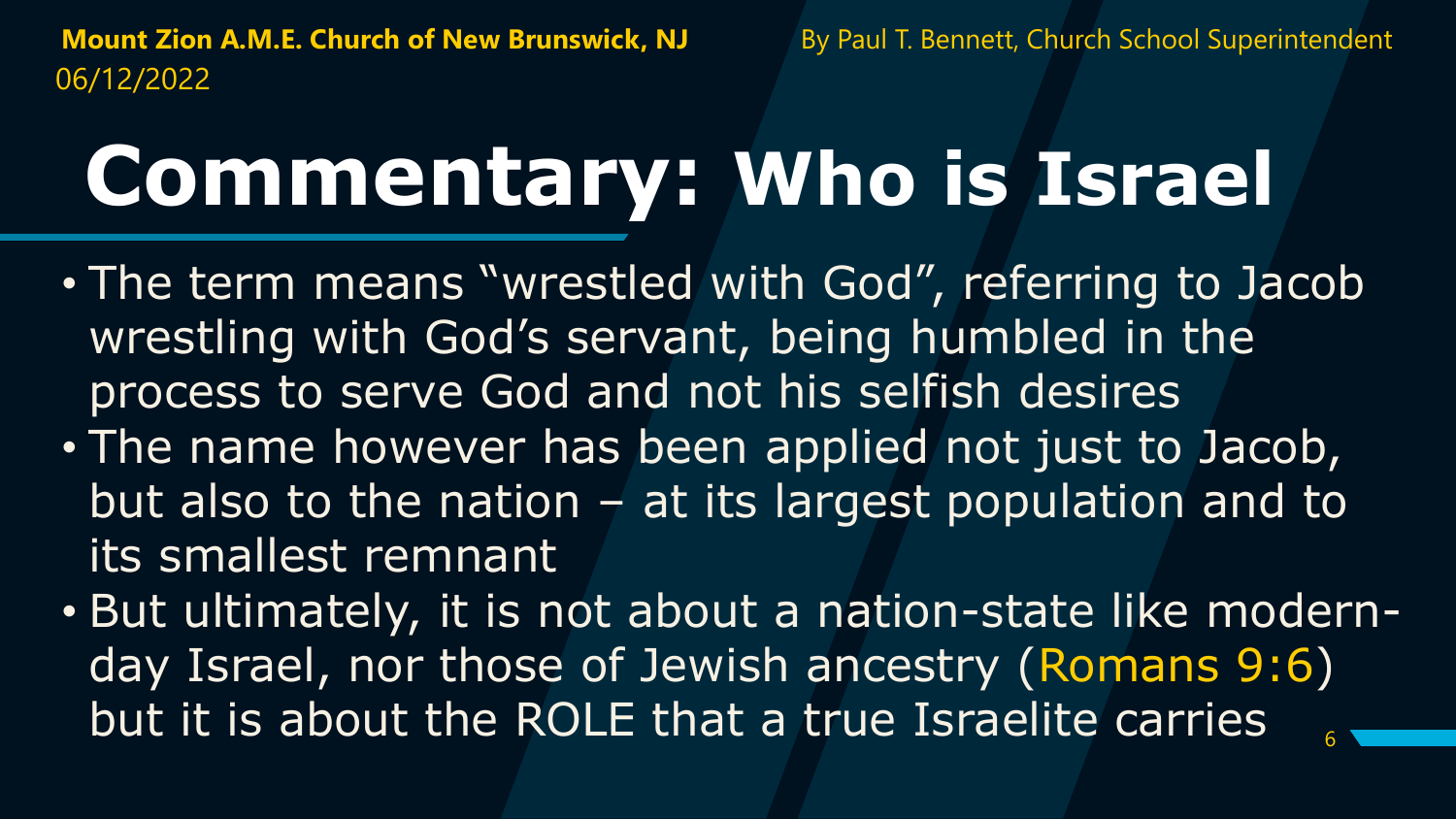### **Lesson Text**

**ISAIAH 49:5 (NKJV) The Servant, the Light to the Gentiles**



<sup>5</sup> "And now the Lord says, Who formed Me from the womb to be His Servant, To bring Jacob back to Him, So that Israel is [d]gathered to Him (For I shall be glorious in the eyes of the Lord, And My God shall be My strength),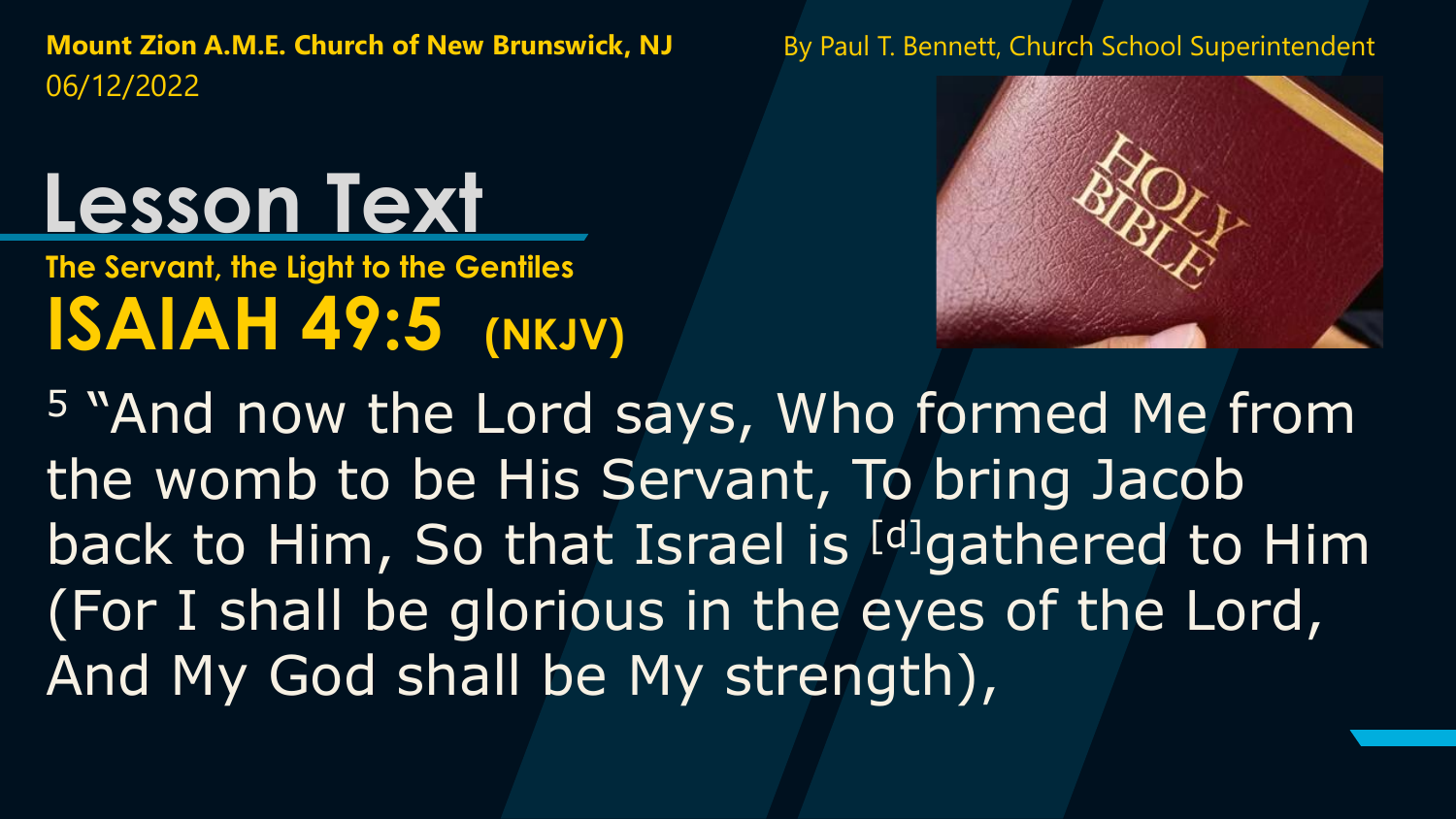### **Lesson Text**

**ISAIAH 49:6 (NKJV) The Servant, the Light to the Gentiles**



<sup>6</sup> Indeed He says, 'It is too small a thing that You should be My Servant To raise up the tribes of Jacob, And to restore the preserved ones of Israel; I will also give You as a light to the Gentiles, That You should be My salvation to the ends of the earth.' "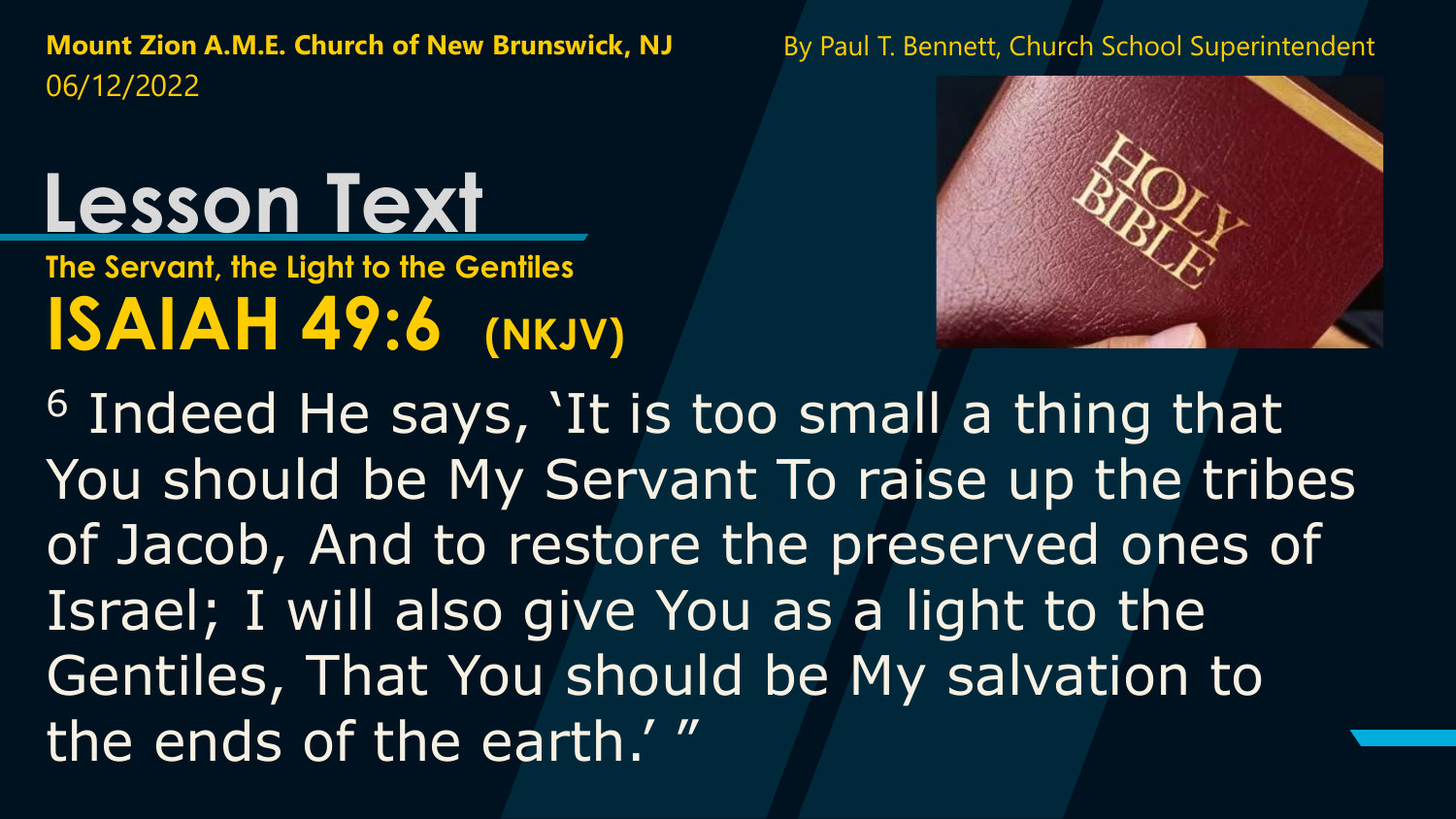#### **Lesson Text**

**ISAIAH 49:7 (NKJV) The Servant, the Light to the Gentiles**



<sup>7</sup> Thus says the Lord, The Redeemer of Israel, [e]their Holy One, To Him [f]whom man despises, To Him whom the nation abhors, To the Servant of rulers: "Kings shall see and arise, Princes also shall worship, Because of the Lord who is faithful, The Holy One of Israel; And He has chosen You."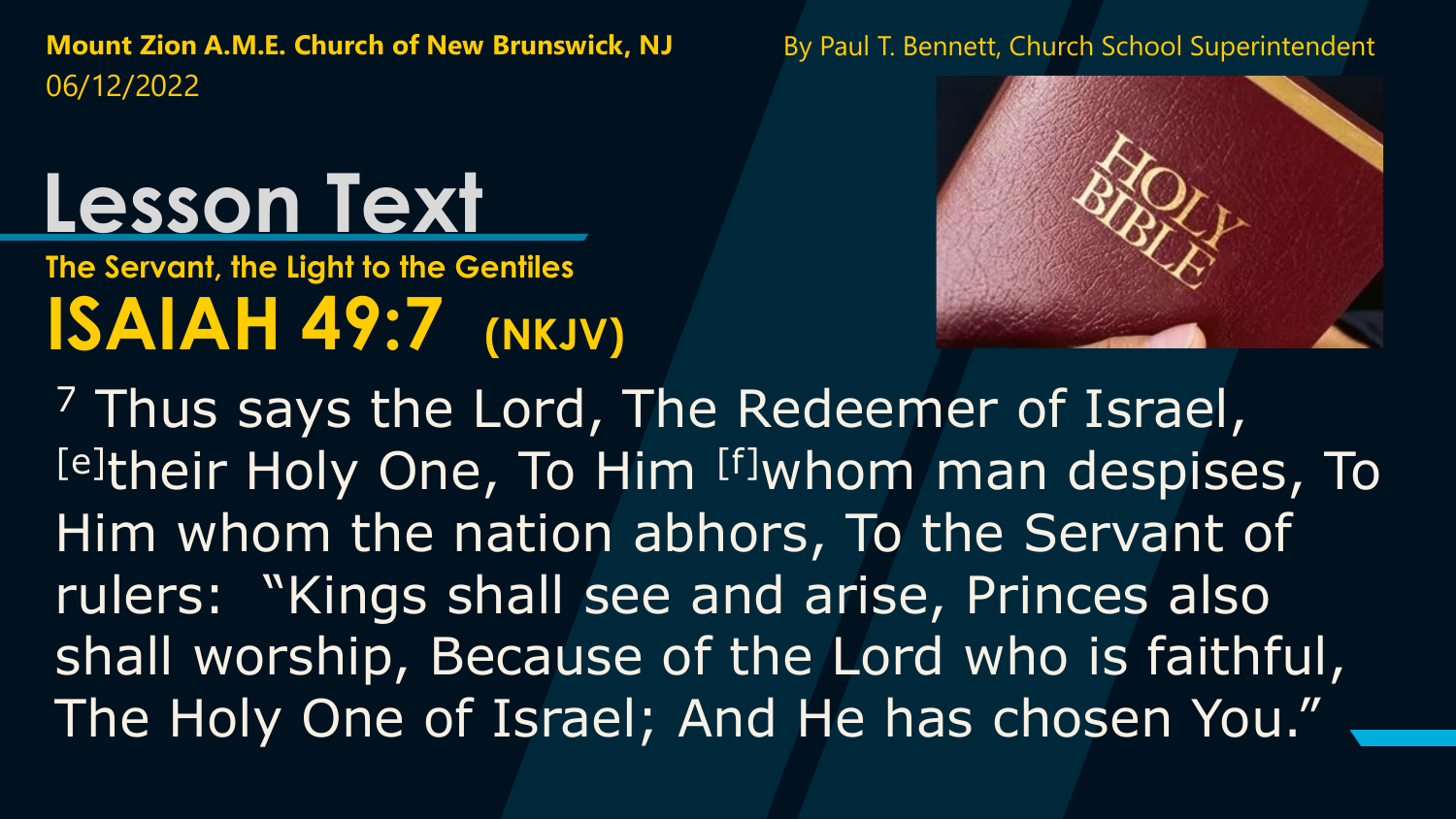### **Lesson Text**

**Promises of Israel's Restoration**

#### $ISAH 49:8 - 9$  (NKJV)



<sup>8</sup> Thus says the Lord: "In an acceptable<sup>[g]</sup> time I have heard You, And in the day of salvation I have helped You; I will <sup>[h]</sup>preserve You and give You As a covenant to the people, To restore the earth, To cause them to inherit the desolate  $[$ <sup>i]</sup>heritages;  $9$  That You may say to the prisoners, 'Go forth,' To those who are in darkness, 'Show yourselves.' "They shall feed along the roads, And their pastures shall be on all desolate heights.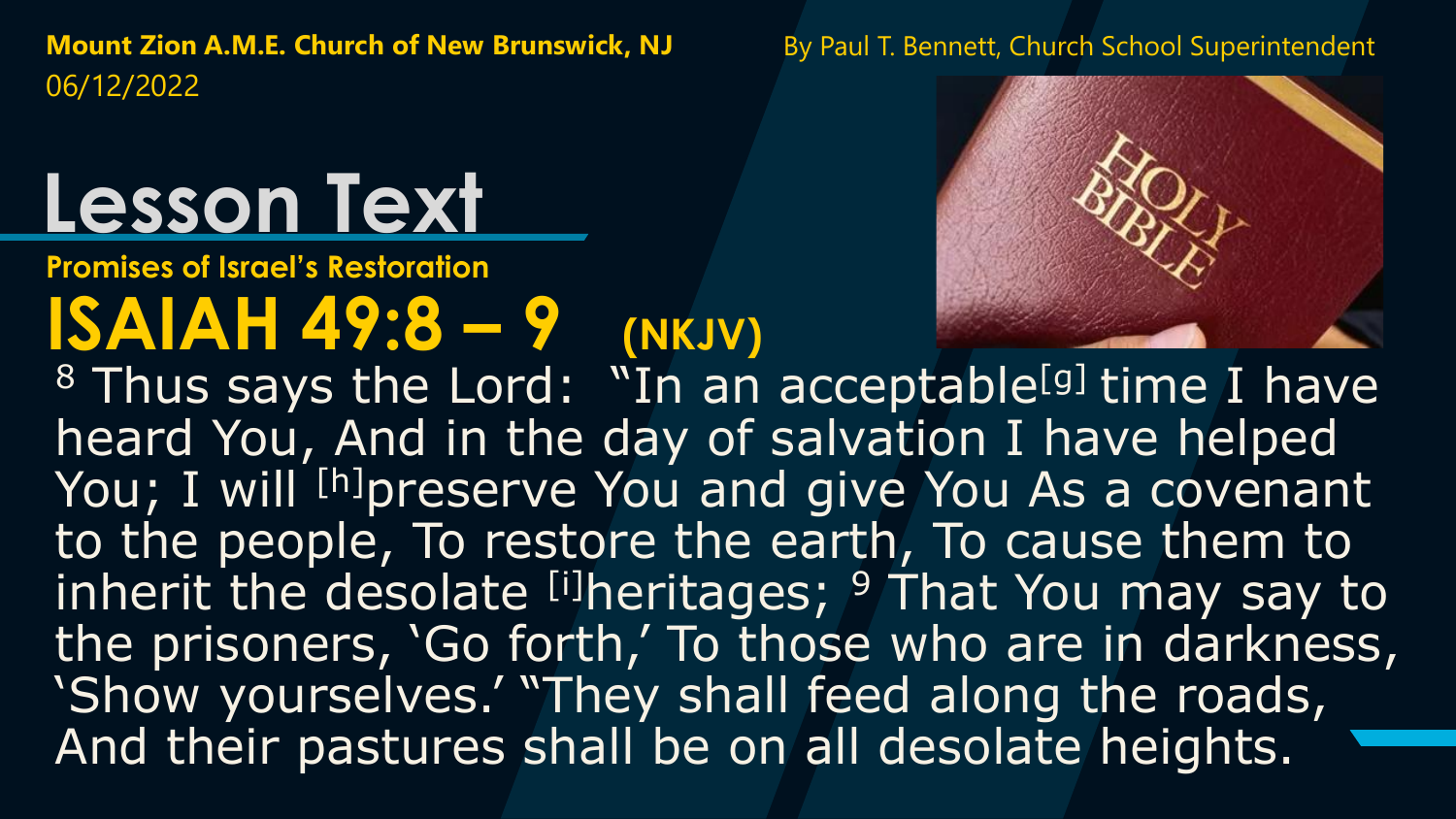## **Commentary: Israel's Role**

- A true Israelite does the following:
- Declares the Word of God
- Glorifies God through their worship and lifestyle
- Redeems the true worshippers of Israel
- Becomes a light unto the Gentiles, becoming a means for them to become members of God's family (Romans 11:13-25)
- 11 • The original intent for the people of Israel was to save the world through their example
- When they failed, Christ fulfilled what they could not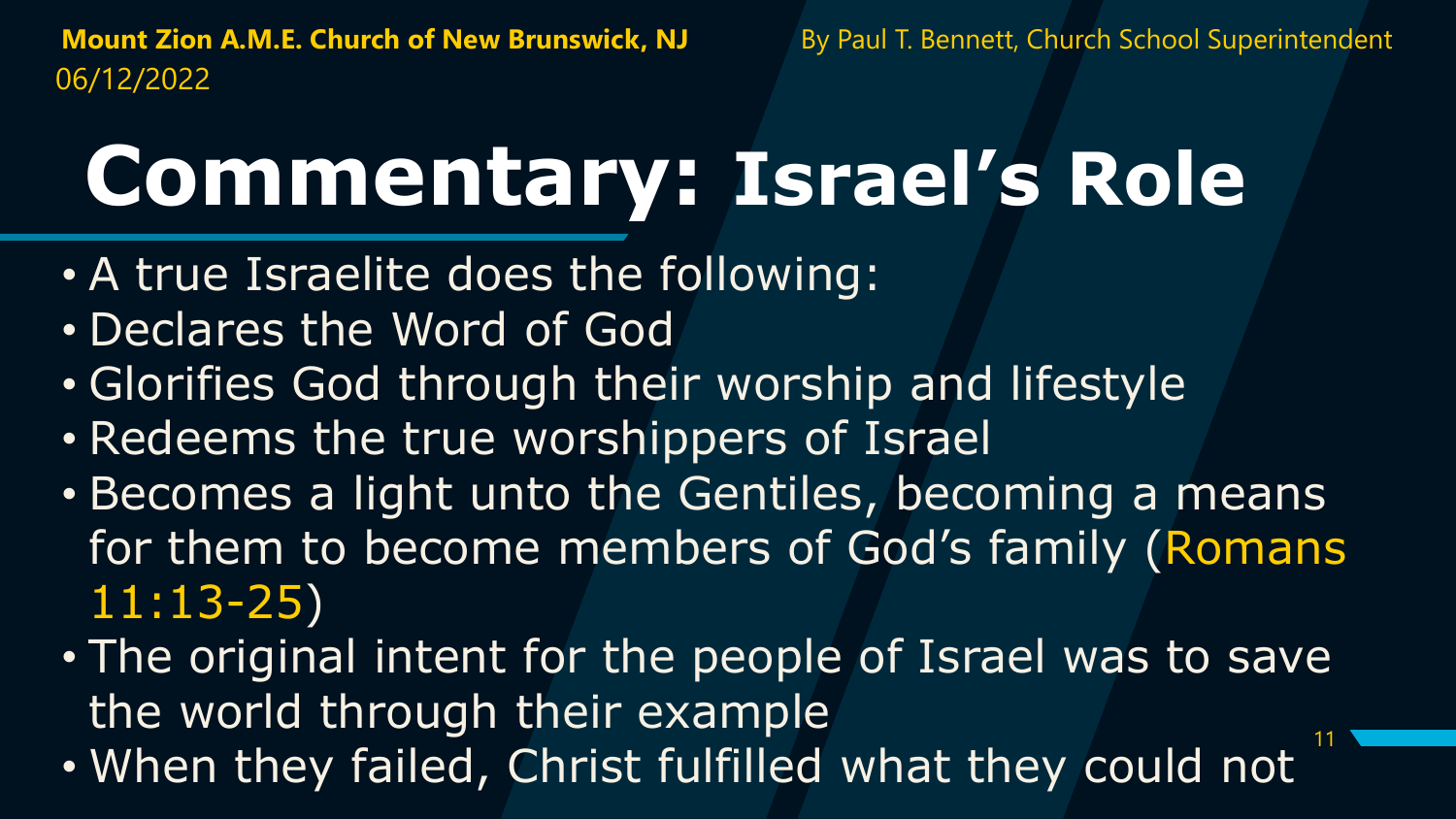### **Lesson Text**

#### **ISAIAH 49:10 – 11 (NKJV) Promises of Israel's Restoration**



<sup>10</sup> They shall neither hunger nor thirst, Neither heat nor sun shall strike them; For He who has mercy on them will lead them, Even by the springs of water He will guide them. <sup>11</sup> I will make each of My mountains a road, And My highways shall be elevated.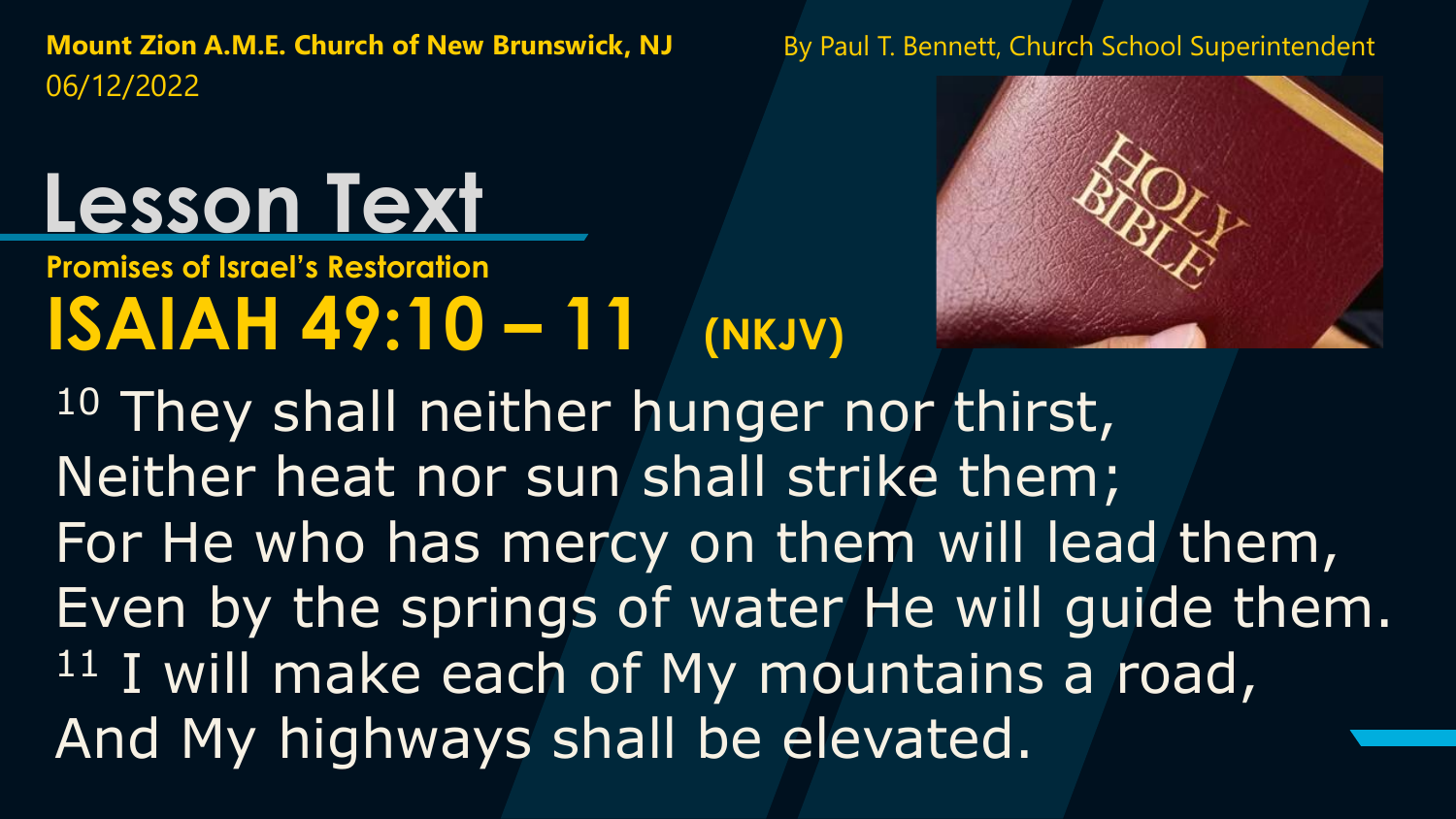### **Lesson Text**

#### **ISAIAH 49:12 – 13 (NKJV) Promises of Israel's Restoration**



12 Surely these shall come from afar; Look! Those from the north and the west, And these from the land of Sinim." <sup>13</sup> Sing, O heavens! Be joyful, O earth! And break out in singing, O mountains! For the Lord has comforted His people, And will have mercy on His afflicted.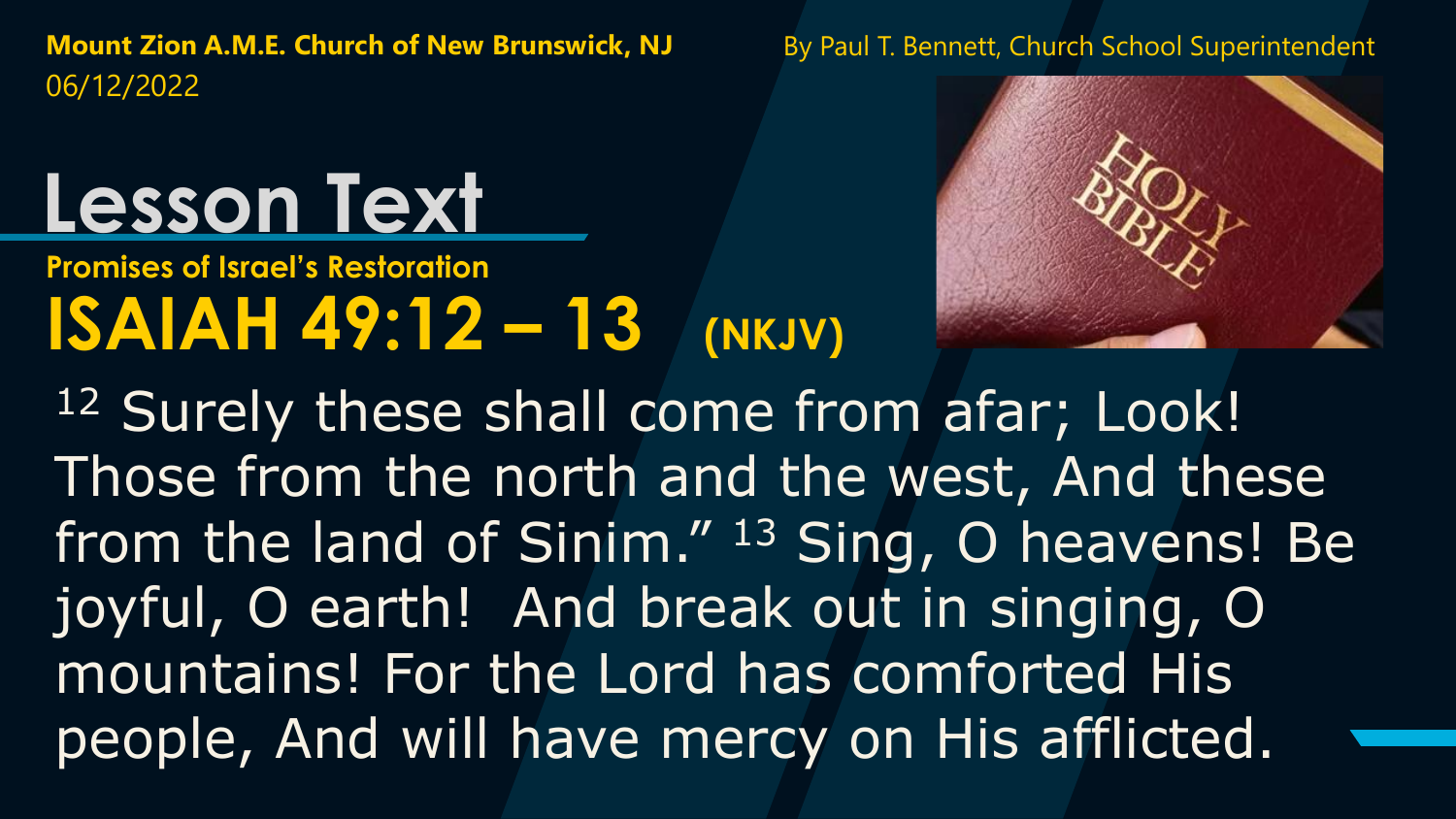#### **Commentary: Filled in Christ**

- In Christ, there is no thirst because of the Living Waters He provides (John 4:10-14; 6:35)
- In Christ, there is no hunger because of the Bread of Life He provides (John 6:35; 48-59)
- In Christ, there is comfort, for He sends the Comforter (John 14:15-18)
- 14 • In Christ there is mercy for the afflicted, because He bore our afflictions (Isaiah 53)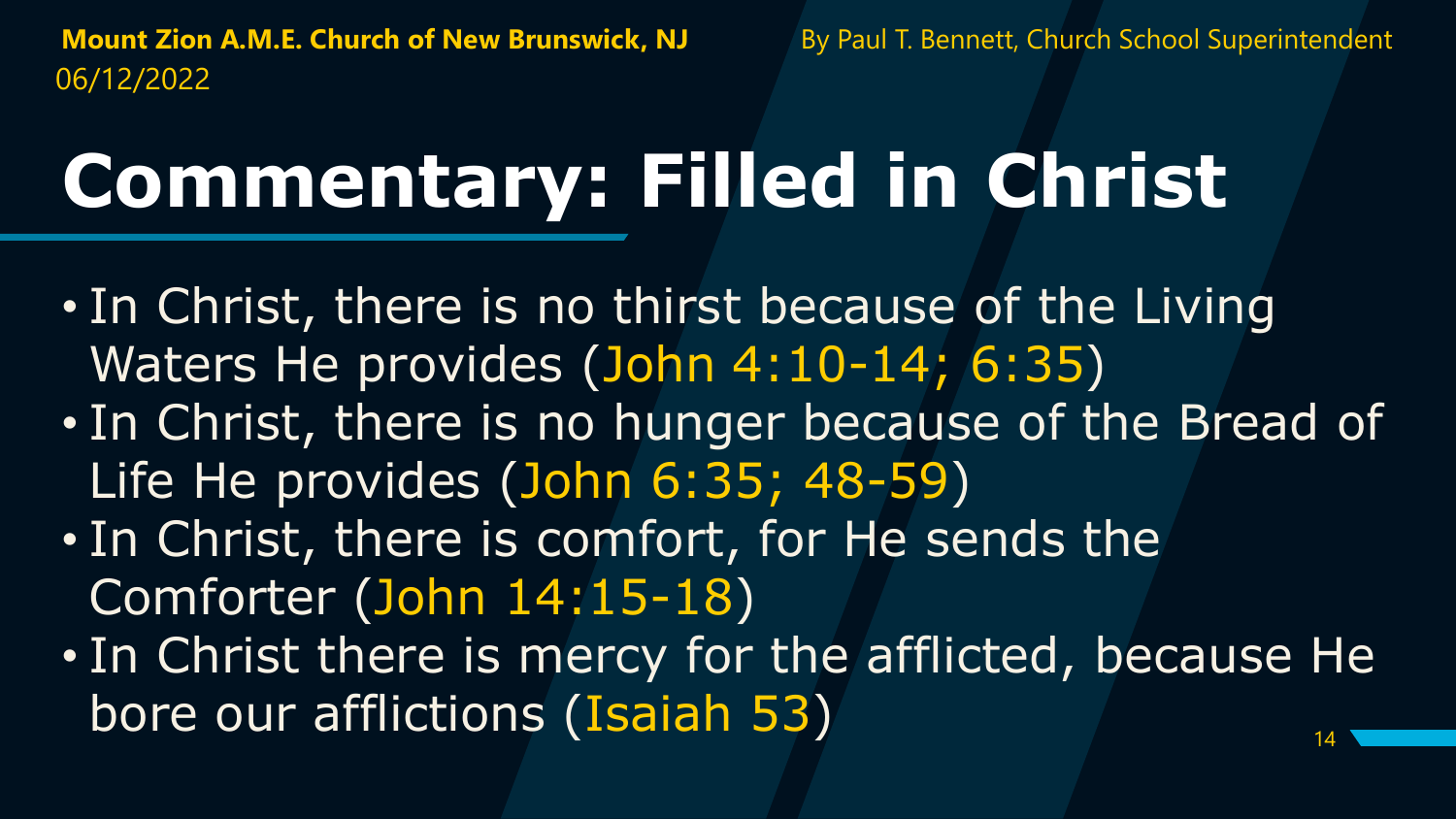#### **Scripture References**



# **Refer to Slides**